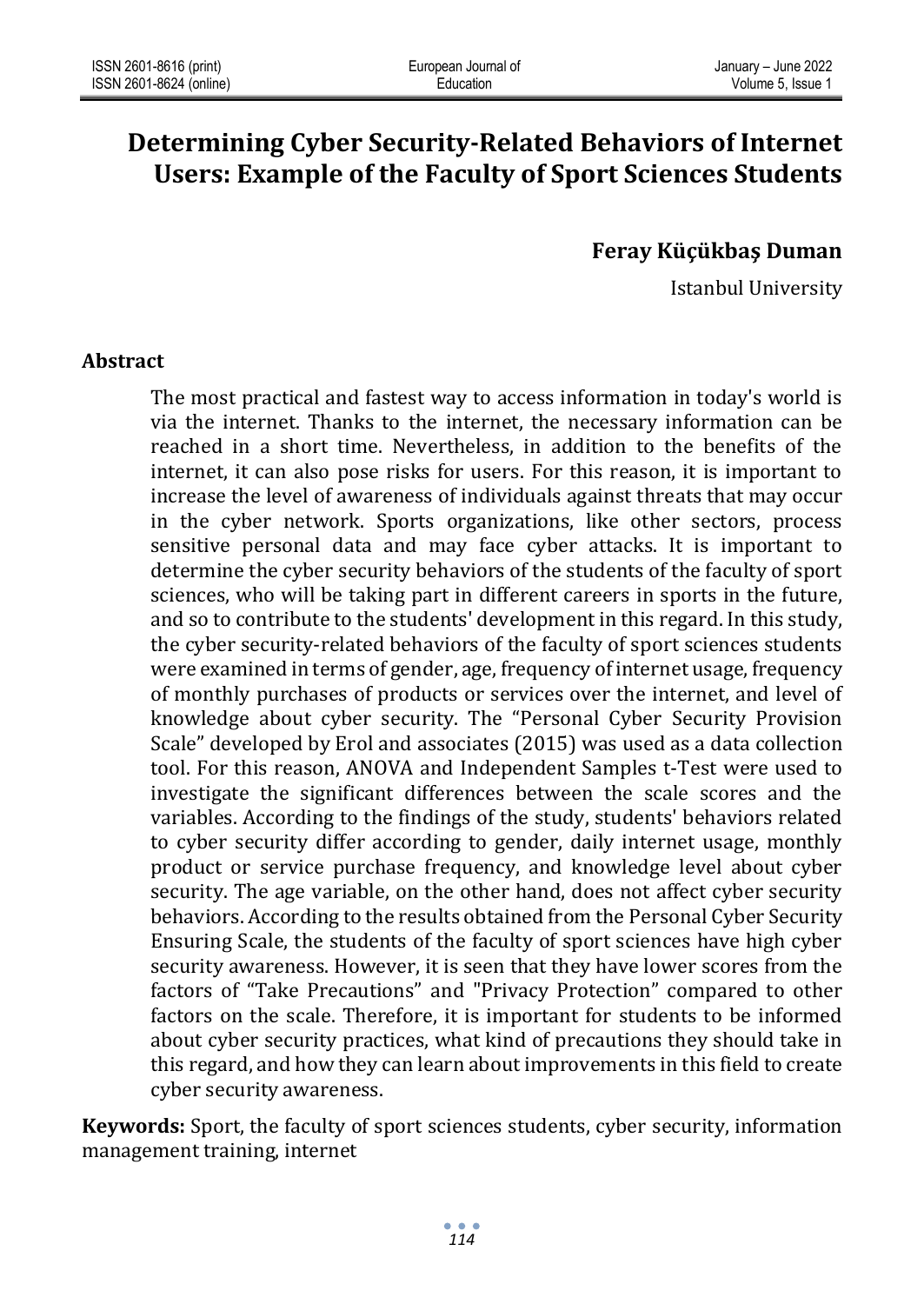# **Introduction**

The world is being reshaped by technological developments, and this change affects the lives of individuals. Nowadays, people perform many activities virtually, and the use of information technologies and the internet is encountered in almost every aspect of our lives.

The rapid development of information and communication technologies, especially in recent years, and the fact that they have become easily accessible to individuals have played an important role in the widespread use of the internet (Yiğit and Seferoğlu, 2019). The most practical and fastest way to access information in today's world is via the internet. The necessary information can thus be accessed in a short time. The internet provides great convenience in diverse areas such as education, banking transactions, shopping, entertainment and many others.

The usage of the internet, which is such an integral part of our lives, is also increasing. While the internet provides many benefits to people's lives, it also brings some innovations and changes (Bayzan, 2013). According to the "Information and Communication Technology (ICT) Usage Survey on Households and Individuals" conducted by the Turkish Statistical Institute (TUIK), the daily internet usage of individuals aged 16-74 was 82.6% in 2021. This value was determined at 79% in the previous year.

Improvements, such as rapid widespread internet access, computers becoming a portable technology and the use of mobile phones as computers with the help of software, have now brought about a transformation in the communication habits of individuals, and new problems have emerged, even though the internet shortens distances between people (Karakaya and Yetgin, 2020). The internet can create addiction, thanks to the convenience and opportunities it provides and the sense of freedom it creates in people. In addition to the benefits of the internet, it can also pose risks for users.

On the one hand, people can obtain information easily through widespread internet access. On the other hand, the loss or alteration of the information they already hold may occur. In particular, sharing files over the internet or some risky attitudes of shoppers can affect both themselves and all employees in the business where they work, in terms of information security.

In addition to its positive benefits, the internet can negatively affect its users, especially children and young adults. Just as there are criminals in the real world, the internet also contains its own criminals. Information shared on the internet can be used for fraudulent purposes. The internet negatively affects social life due to issues such as "obscenity", "online fraud", and "virtual gambling". Another negative consequence caused by the internet is internet addiction, which occurs due to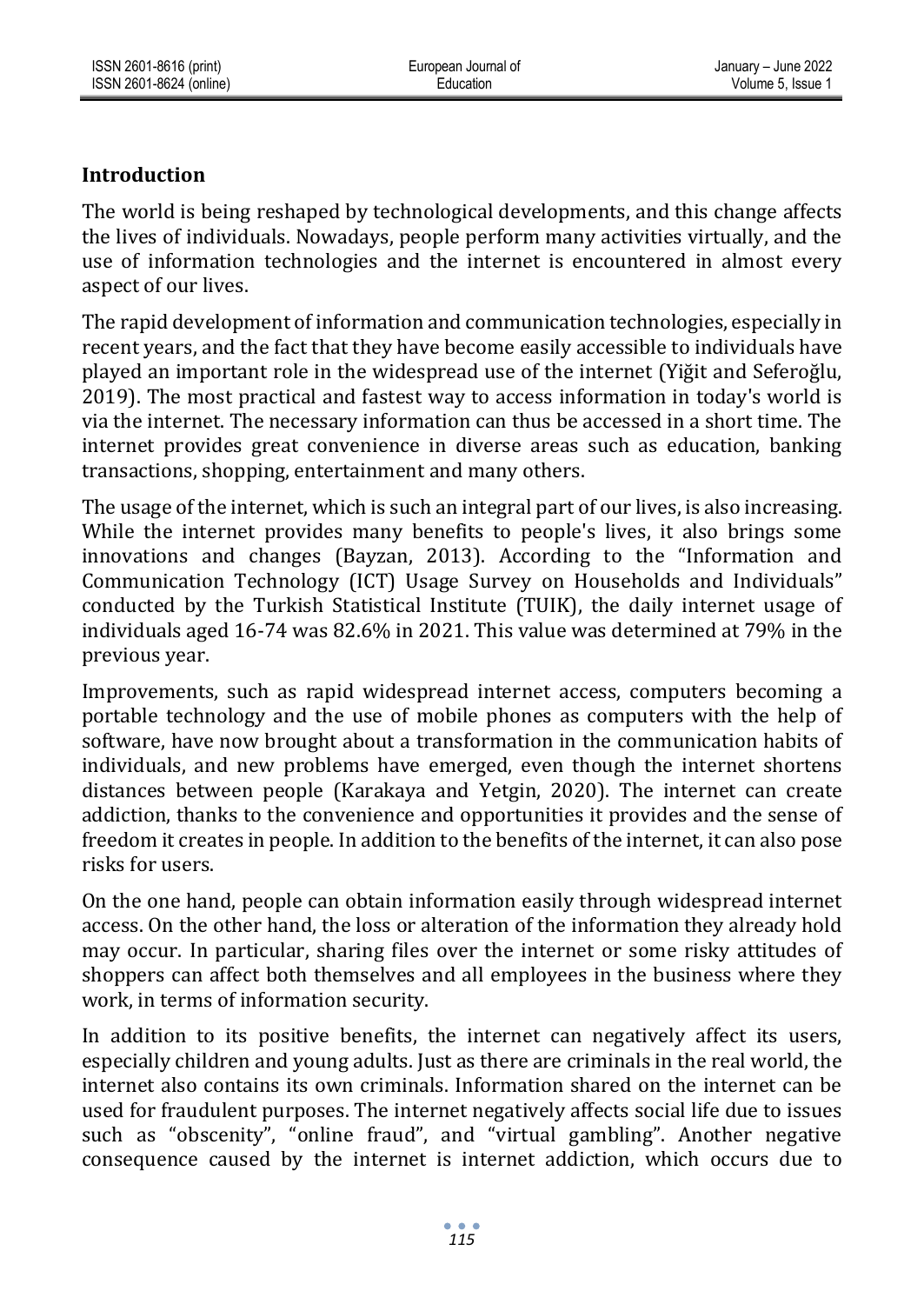| ISSN 2601-8616 (print)  | European Journal of | January - June 2022 |
|-------------------------|---------------------|---------------------|
| ISSN 2601-8624 (online) | Education           | Volume 5. Issue 1   |

unconscious and uncontrolled use of the internet. People are left in a dilemma between participating in the virtual and real worlds due to this addiction. Furthermore, various crimes bracketed as "cyber crimes", such as unauthorized access to computer systems and services, fraud and forgery, the use of unauthorized software, the use of computer systems by illegal organizations and threats from them are dangerous situations that have entered our lives through the internet (Bayzan, 2013).

The risks arising from internet usage can negatively affect the users both mentally and physically, as well as socially and financially. While negative factors such as "viruses", "unwanted messages (spam)", and "ad fraud" are directly technologyfocused, threats such as cyberbullying, privacy violation, and terrorism are nontechnology-related risks (Erol et al., 2015).

Sharing all kinds of information on different platforms in social media has made the information belonging to individuals and organizations prone to certain dangers in terms of confidentiality and integrity. For this reason, the importance of information security is increasing day by day. Thus, it is necessary for both individuals and institutions to take more precautions against these risks that may arise from the internet. The most important precaution may well be informing and raising awareness of individuals about cyber security (Karakaya and Yetgin, 2020).

The word cyber is used to express concepts covering computers and their networks. Today, cyber security has become an important concept in national security strategies. With the continuous development in technology, improvements in cyber security happen very quickly. For this reason, it is important to increase the level of awareness of individuals against threats that may occur in the cyber network (Aslay, 2017). The low awareness of internet users about cyber security, their carelessness, and negligence while surfing the internet, may allow for cyber crime and harm people. For these reasons, the importance of cyber security has emerged (Yiğit and Seferoğlu, 2019).

When the literature is examined, it is seen that there are many studies on cyber security and threats on the internet (Yavanoğlu et al., 2012; Lang et al., 2009; Nagy and Pecho, 2009; Kaşıkçı et al., 2014; Karaoğlan Yılmaz et al., 2014; Öğütçü, 2010; Furnell et al., 2005; Demirel et al., 2012; Yiğit and Seferoğlu, 2019; Avcı and Oruç, 2020). Like other sectors, the sports sector is also affected by technological developments. In the report named The Cyber Threat to Sports Organizations, it is stated that at least 70% of the sports clubs interviewed have encountered a cyber attack at least once. Sports clubs and organizations process a significant amount of sensitive personal data and conduct many financial transactions each year. Moreover, almost every sports organization has a web page and can keep customer and personnel records digitally [\(https://www.ncsc.gov.uk/files/Cyber-threat-to-sports](https://www.ncsc.gov.uk/files/Cyber-threat-to-sports-organisations.pdf)[organisations.pdf\)](https://www.ncsc.gov.uk/files/Cyber-threat-to-sports-organisations.pdf). From this point of view, technology is used intensively in the sports sector, as it is in other sectors.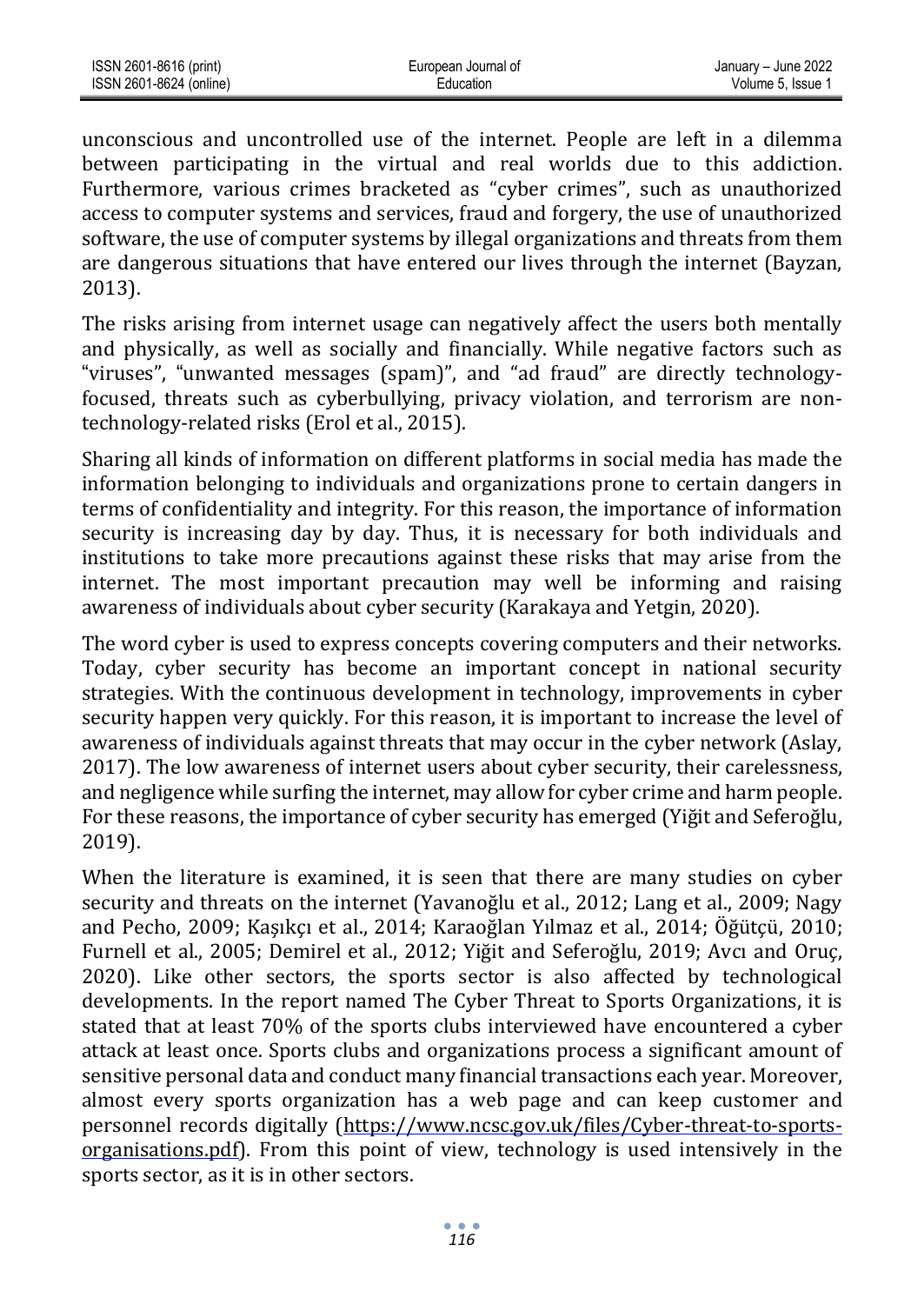| ISSN 2601-8616 (print)  | European Journal of | January - June 2022 |
|-------------------------|---------------------|---------------------|
| ISSN 2601-8624 (online) | <b>Education</b>    | Volume 5. Issue 1   |

It is important to determine the cyber security behaviors of the sports science faculty students, who will be taking part in different careers in sport in the future, and in this way to contribute to the students' development in this regard. Therefore, this study aimed to determine the cyber security behaviors of the students of the Faculty of Sport Sciences. The research questions guiding the study are as follows:

What are the personal cyber security behavior levels of the students of the faculty of sport sciences?

Do these students' personal cyber security behavior levels differ significantly according to various demographic characteristics (gender, age, daily internet usage, frequency of monthly purchases of products or services over the internet, and level of knowledge about cyber security)?

# **Methodology**

## **Research Model**

The study was carried out using the cross-sectional survey method, one of the quantitative research methods. According to Büyüköztürk and associates (2020), in this method, data is collected to determine certain characteristics belonging to a group. This study aims to determine the cyber security-related behaviors of the students of the Faculty of Sport Sciences. Ethics committee approval for the study was obtained from Istanbul University Social and Human Sciences Research Ethics Committee dated 14.09.2021 and numbered E-35980450-663.05-466515.

# **Participants**

Participants were determined according to the convenient sampling method, which is one of the non-random sampling methods. In convenience sampling, participants are selected from people who can be easily accessed and applicable units due to such limitations as time and workforce (Büyüköztürk et al., 2020). The study sample consisted of 221 people who are continuing their education in sport sciences faculties of various universities.

# **Data Collection**

The **"**Personal Cyber Security Provision Scale" developed by Erol and associates (2015) was used as a data collection tool. This scale consists of 5 factors and 25 items. These factors are named as "Privacy Protection", "Avoiding Unsafe", "Take Precautions", "Protection Payment Information" and "Left No Trace". Items are evaluated on the 5-Point Likert scale (1-Never, 2-Rarely, 3-Sometimes, 4-Often, 5- Always). Items 5, 7, 12, 13, 17, 18, 19, 20, 24, 25 in the scale were included as reverse items. The Cronbach's alpha for the overall scale was calculated as 0.921.

# **Data Analysis**

The data obtained with the Personal Cyber Security Ensuring Scale were analyzed using SPSS 28. It was determined that data are normally distributed (Kurtosis: -0.410,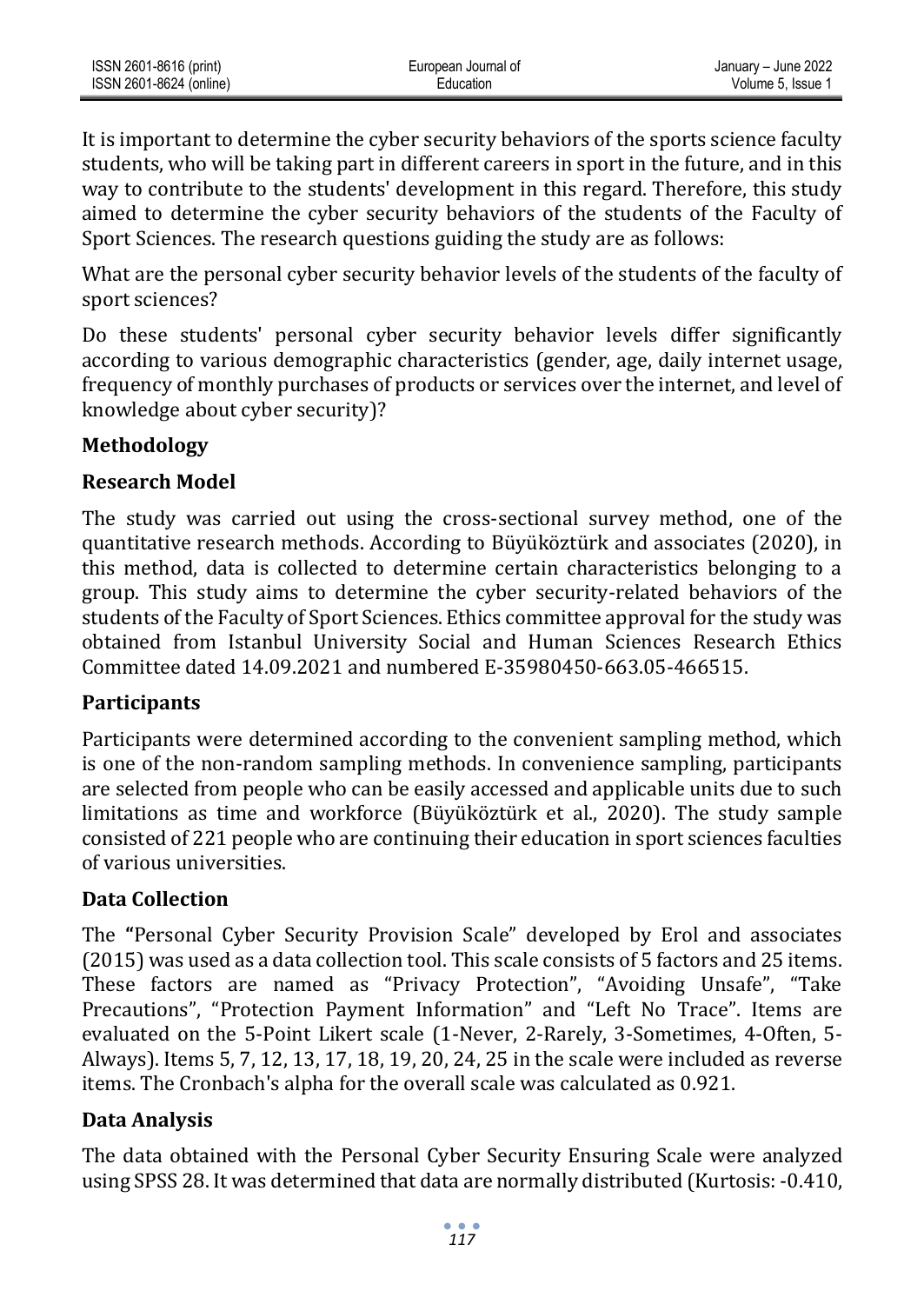| ISSN 2601-8616 (print)  | European Journal of | January - June 2022 |
|-------------------------|---------------------|---------------------|
| ISSN 2601-8624 (online) | Education           | Volume 5. Issue 1   |

Skewness: -0.379). For this reason, ANOVA and Independent Samples t-Test were used to investigate the significant differences between the scale scores and the variables of gender, age, daily internet usage, frequency of monthly purchases of products or services over the internet, and the level of knowledge about cyber security. The statistical significance level of the study was determined as p<0.05.

## **Findings**

The findings of the study are given in the tables below.

| Variables                                              | Group            | Frequenc %<br>У |      |
|--------------------------------------------------------|------------------|-----------------|------|
| Gender                                                 | Female           | 119             | 53.8 |
|                                                        | Male             | 102             | 46.2 |
| Age                                                    | 18-19            | 41              | 18.6 |
|                                                        | $20 - 21$        | 86              | 38.9 |
|                                                        | 22-23            | 69              | 31.2 |
|                                                        | 24-25            | 25              | 11.3 |
| Daily internet usage                                   | Less than 1 hour | 73              | 33.0 |
|                                                        | 1-2 hour/s       | 50              | 22.6 |
|                                                        | 3-4 hours        | 58              | 26.2 |
|                                                        | 5 hours or more  | 40              | 18.2 |
| of<br>monthly None<br>Frequency                        |                  | 15              | 6.8  |
| purchases of products or<br>services over the internet | $1-2$ time/s     | 74              | 33.5 |
|                                                        | 3-4 times        | 82              | 37.1 |
|                                                        | 5-6 times        | 47              | 21.3 |
|                                                        | 7 times or more  | 3               | 1.4  |
|                                                        | No knowledge     | 5               | 2.3  |
| Level of knowledge about<br>cyber security             | Low              | 49              | 22.2 |
|                                                        | Moderate         | 67              | 30.3 |

Table 1: Demographic Characteristics of Participants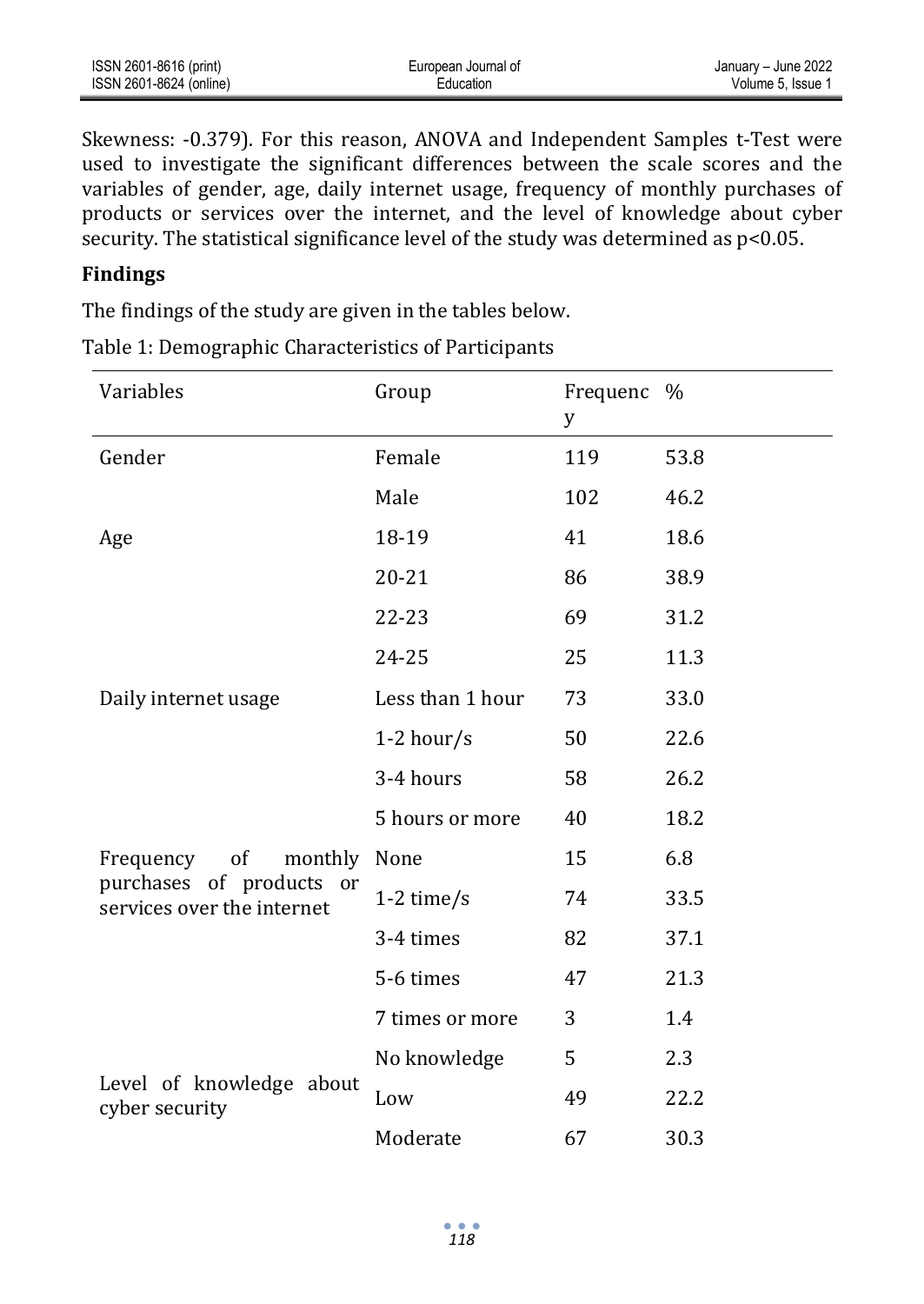| ISSN 2601-8616 (print)<br>ISSN 2601-8624 (online) | European Journal of<br>Education |    | January - June 2022<br>Volume 5, Issue 1 |  |
|---------------------------------------------------|----------------------------------|----|------------------------------------------|--|
|                                                   | High                             | 68 | 30.8                                     |  |
|                                                   | Advanced                         | 32 | 14.5                                     |  |

When the participants' scores on the Personal Cyber Security Ensuring Scale were analyzed in terms of the whole scale and the sub-dimensions, the findings in Table 2 were reached.

|      | Overa<br>H<br>Scale | Privacy<br>Protection | Avoiding<br>Unsafe | Take<br>Precaution Payment<br>S | Protection Left<br>Informatio<br>n | No.<br>Trace |
|------|---------------------|-----------------------|--------------------|---------------------------------|------------------------------------|--------------|
| Mean | 4.28                | 3.98                  | 4.40               | 3.80                            | 4.42                               | 4.38         |
| Min. | 3.33                | 3.40                  | 3.25               | 3.00                            | 2.50                               | 3.25         |
| Max. | 5.00                | 5.00                  | 5.00               | 5.00                            | 5.00                               | 5.00         |

Table 2: The Scores of the Participants on the Personal Cyber Security Ensuring Scale

According to these findings, the average score of the participants on the overall scale is 4.28, from the dimension of protecting personal privacy 3.98, from the dimension of avoiding untrustworthy sites 4.40, from the dimension of taking precautions 3.80, from the dimension of protecting payment information 4.42, and from the dimension of leaving no traces 4.38.

Table 3: Statistical Analysis Results Between Participants' Scale Scores and Gender

| Gender | Number | Mean             | Std. Deviation t  |       | D     |
|--------|--------|------------------|-------------------|-------|-------|
| Female | 119    | 109.4286 8.99677 |                   | 1.710 | 0.044 |
| Male   | 102    |                  | 107.1765 10.58058 |       |       |

## **\*p < 0.05**

The relationship between the scale scores of the participants and their gender was examined with the Independent Samples t-Test. The results are indicated in Table 3. Accordingly, it was determined that there was a significant difference  $(p<0.05)$ between the gender variable and the scale scores.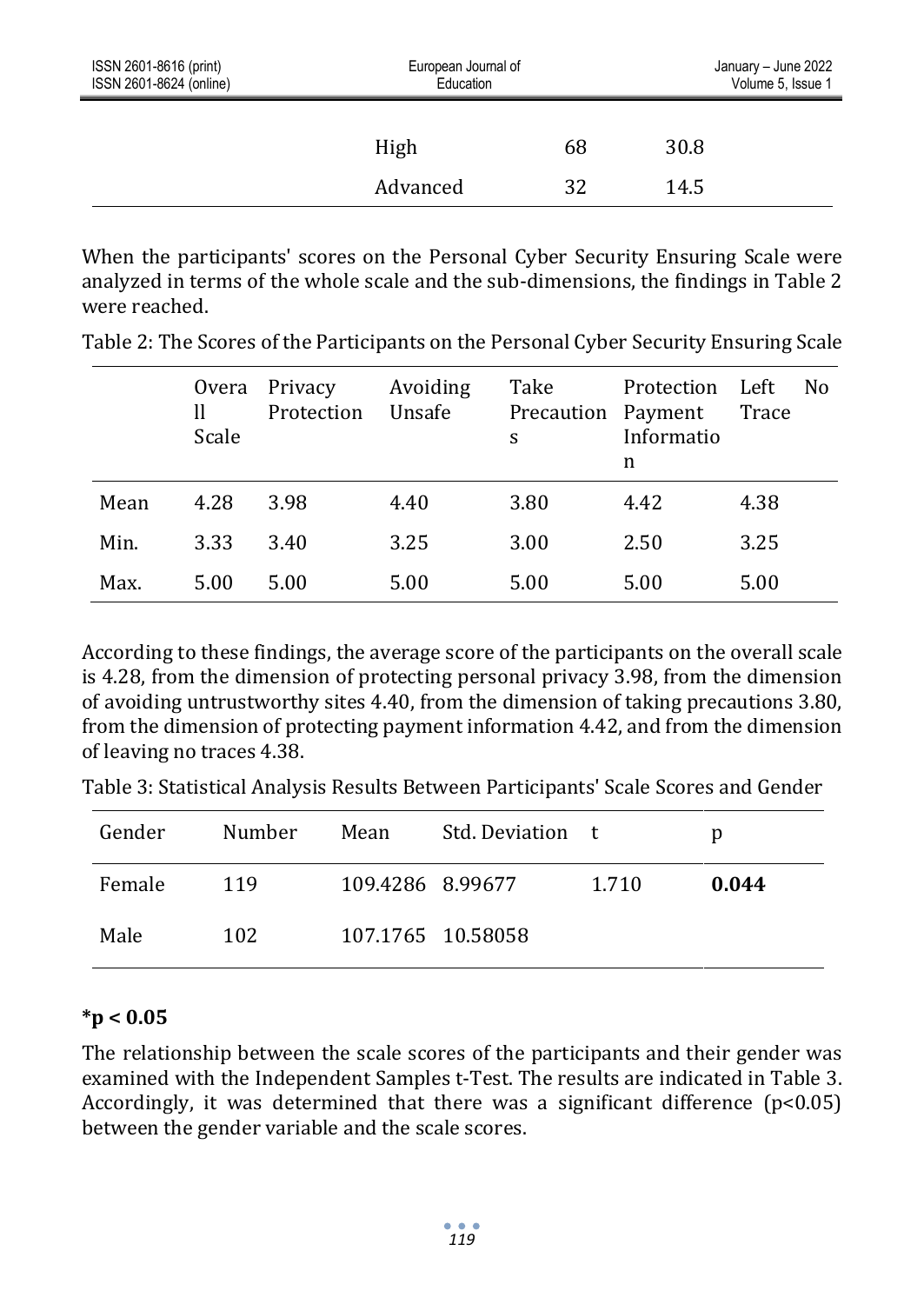| ISSN 2601-8616 (print)  | European Journal of | January - June 2022 |
|-------------------------|---------------------|---------------------|
| ISSN 2601-8624 (online) | Education           | Volume 5. Issue     |

| Age       | Number | Mean     | Std. Deviation | F     | p     |
|-----------|--------|----------|----------------|-------|-------|
| 18-19     | 41     | 108.1707 | 10.68387       | 0.664 | 0.575 |
| $20 - 21$ | 86     | 108.6512 | 9.99149        |       |       |
| $22 - 23$ | 69     | 107.4058 | 9.48423        |       |       |
| 24-25     | 25     | 110.5600 | 8.60271        |       |       |

Table 4: Statistical Analysis Results Between Participants' Scale Scores and Ages

The relationship between the scale scores and the ages of the participants was examined with the ANOVA, and the results are shown in Table 4. No significant difference was found between the ages and scale scores of the participants ( $p > 0.05$ ).

Table 5: Statistical Analysis Results between Participants' Scale Scores and Daily Internet Usage

| Frequency of Internet No.<br>Usage |    | Mean         | Std. Deviation  | F       | p     |
|------------------------------------|----|--------------|-----------------|---------|-------|
| Less than 1 hour                   | 73 | 7            | 116.013 5.14105 | 106.600 | 0.001 |
| 1-2 hour/s                         | 50 | 113.620<br>0 | 5.24070         |         |       |
| 3-4 hours                          | 58 | 101.069<br>0 | 7.05085         |         |       |
| 5 hours or more                    | 40 | 98.5500      | 7.94516         |         |       |

#### **p < 0.05**

The relationship between the scale scores of the participants and their daily internet usage was examined with the ANOVA. The results can be seen in Table 5. A significant difference was found between the participants' daily internet usage and scale scores (p < 0.05). Findings of the Post Hoc Scheffe test are shown in Table 6.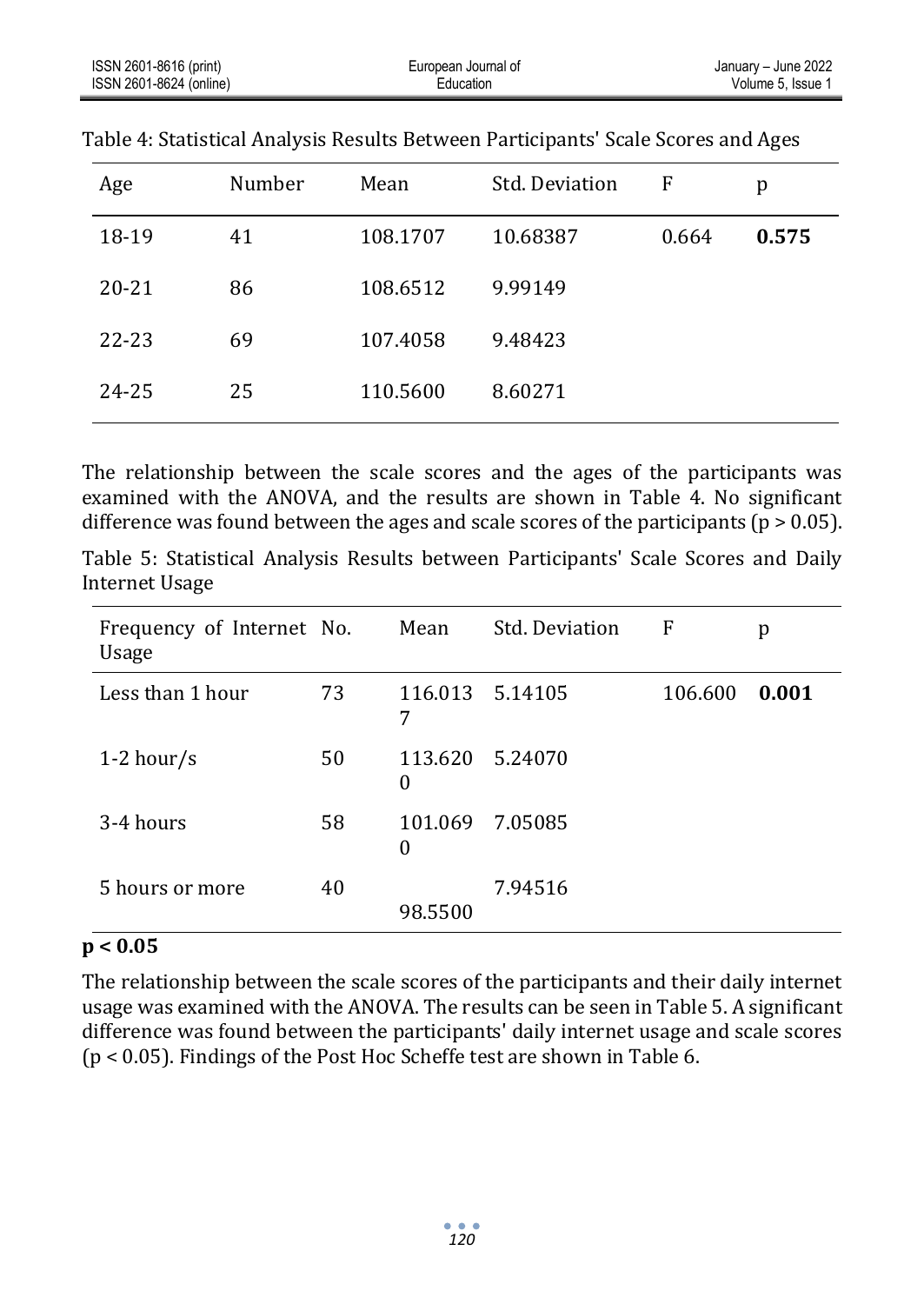| Groups<br>$\left( I\right)$ | Groups<br>$\left($ J          | <b>Mean Difference</b><br>$(I-J)$ | Std.<br>Deviation | Sig.    |
|-----------------------------|-------------------------------|-----------------------------------|-------------------|---------|
| Less than 1<br>hour         | $1-2$ hour/s                  | 2.39370                           | 1.15191           | 0.232   |
|                             | 3-4 hours                     | 14.94473*                         | 1.10375           | < 0.001 |
|                             | 5 hours or<br>more            | 17.46370*                         | 1.23441           | < 0.001 |
| 1-2 hour/s                  | Less than $1$ hour $-2.39370$ |                                   | 1.15191           | 0.232   |
|                             | 3-4 hours                     | 12.55103*                         | 1.21094           | < 0.001 |
|                             | 5 hours or<br>more            | 15.07000*                         | 1.33112           | < 0.001 |
| 3-4 hours                   | Less than 1<br>hour           | $-14.94473*$                      | 1.10375           | < 0.001 |
|                             | $1-2$ hour/s                  | $-12.55103*$                      | 1.21094           | < 0.001 |
|                             | 5 hours or more               | 2.57897                           | 1.28967           | 0.285   |
| 5 hours or<br>more          | Less than 1<br>hour           | $-17.46370*$                      | 1.23441           | < 0.001 |
|                             | $1-2$ hour/s                  | $-15.07000*$                      | 1.33112           | < 0.001 |
|                             | 3-4 hours                     | $-2.51897$                        | 1.28967           | 0.285   |

Table 6: The Post Hoc Scheffe Test Results between Scale Scores of Participants and Daily Internet Usage

## **p < 0.05**

According to Table 6, there is a significant difference between the scale scores of the users whose daily internet use is less than 1 hour and 1-2 hours, and the scale scores of those who use the internet for 3-4 hours and 5 hours or more.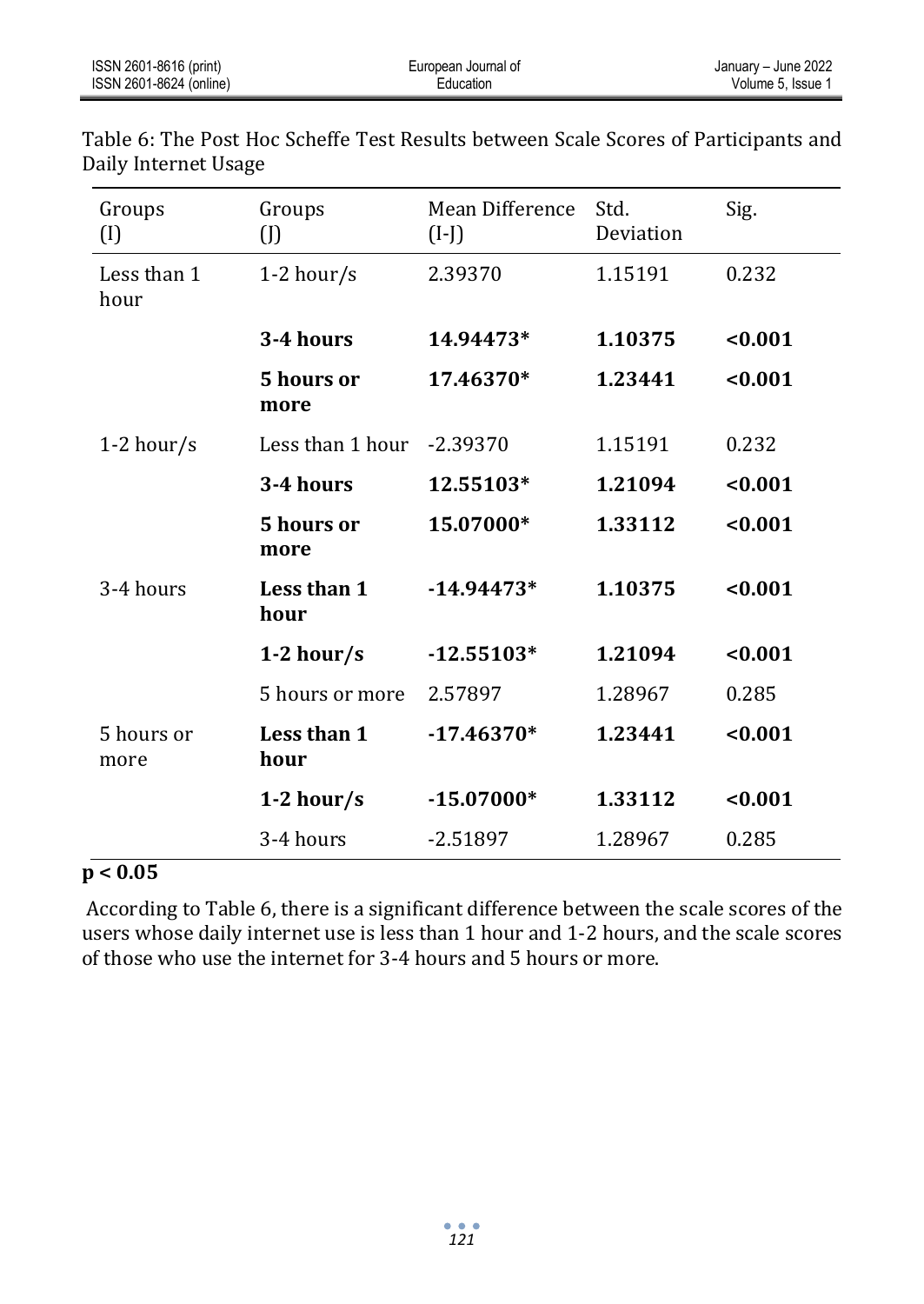| ISSN 2601-8616 (print)  | European Journal of | January - June 2022 |
|-------------------------|---------------------|---------------------|
| ISSN 2601-8624 (online) | Education           | Volume 5. Issue 1   |

| <b>Frequency of Monthly No.</b><br><b>Purchases of</b><br><b>Products or Services</b><br>Over The Internet |    | Mean             | <b>Std. Deviation F</b> |        | p     |
|------------------------------------------------------------------------------------------------------------|----|------------------|-------------------------|--------|-------|
| None                                                                                                       | 15 | 117.4667         | 3.50238                 | 27.983 | 0.001 |
| 1-2 time/s                                                                                                 | 74 | 114.2838 6.31050 |                         |        |       |
| 3-4 times                                                                                                  | 82 | 106.0488 9.98753 |                         |        |       |
| 5-6 times                                                                                                  | 47 | 101.0638 7.50769 |                         |        |       |
| times or more                                                                                              | 3  | 96.3333          | 9.23760                 |        |       |

Table 7: Statistical Analysis Results between Scale Scores of Participants and Frequency of Monthly Purchases of Products or Services Over The Internet

#### **p<0.05**

The relationship between the scale scores of the participants and the frequency of monthly purchases of products or services over the internet was examined with the ANOVA test, and the results are given in Table 7. A significant difference was found between the monthly frequency of purchasing products or services and the scale scores of the participants (p< 0.05). Findings of the Post Hoc Scheffe test are shown in Table 8.

Table 8: The Post Hoc Scheffe Test Results between Scale Scores of Participants and Frequency of Monthly Purchases of Products or Services over the Internet

| Groups     | Groups                    | Mean Difference Std. |           | Sig.    |  |
|------------|---------------------------|----------------------|-----------|---------|--|
| $\left($ I | (J)                       | $(I-I)$              | Deviation |         |  |
| None       | 1-2 time/s                | 3.18288              | 2.27331   | 0.743   |  |
|            | 3-4 times                 | 11.41789*            | 2.25454   | < 0.001 |  |
|            | 5-6 times                 | 16.40284*            | 2.38082   | < 0.001 |  |
|            | 7 times or more 21.13333* |                      | 5.07756   | 0.002   |  |
| 1-2 times  | None                      | $-3.18288$           | 2.27331   | 0.743   |  |
|            | 3-4 times                 | 8.23500*             | 1.28725   | < 0.001 |  |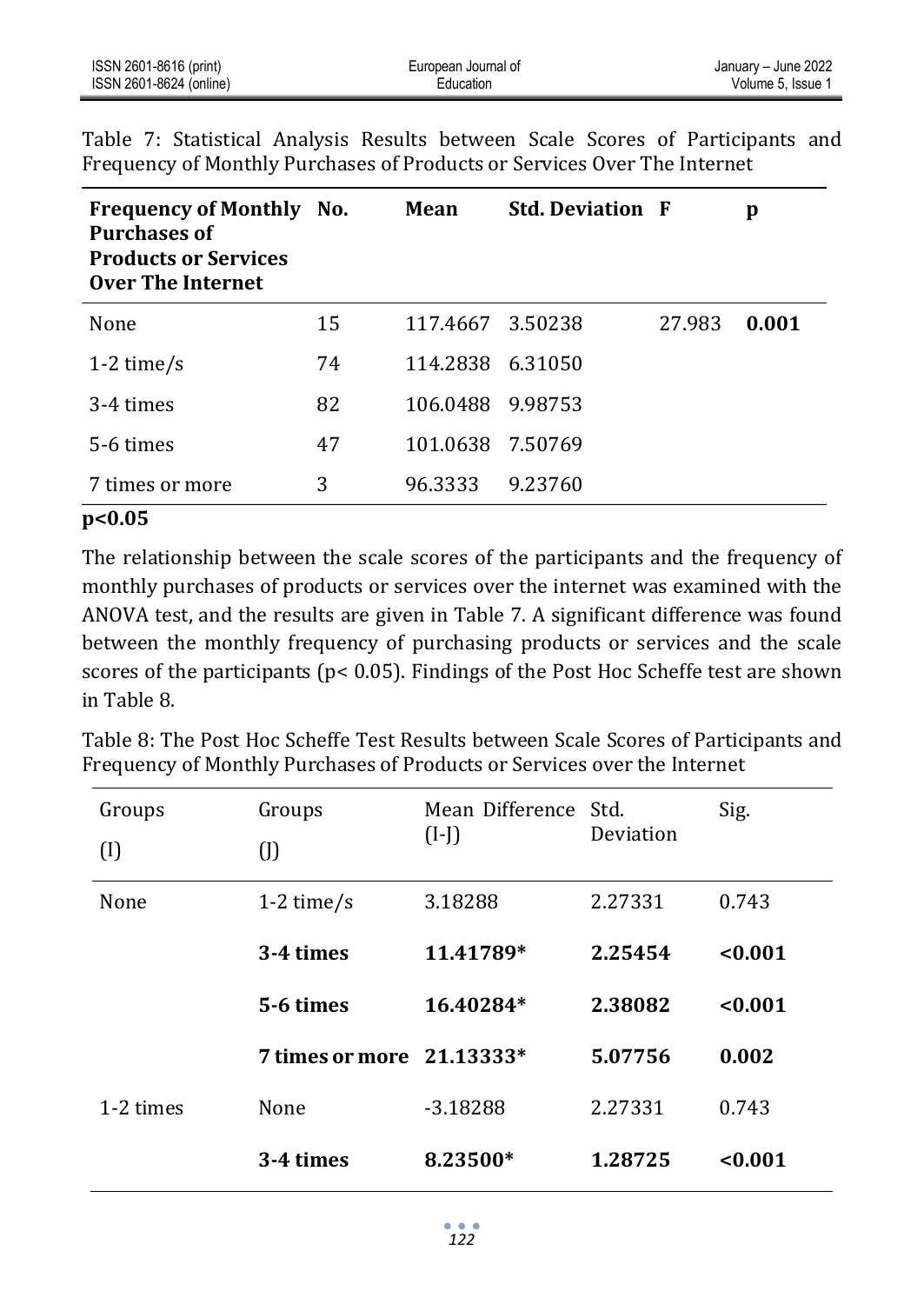| ISSN 2601-8616 (print)<br>ISSN 2601-8624 (online) |                        | European Journal of<br>Education |         | January - June 2022<br>Volume 5, Issue 1 |
|---------------------------------------------------|------------------------|----------------------------------|---------|------------------------------------------|
|                                                   | 5-6 times              | 13.21995*                        | 1.49745 | < 0.001                                  |
|                                                   | <b>7 times or more</b> | 17.95045*                        | 4.72818 | 0.007                                    |
| 3-4 times                                         | <b>None</b>            | $-11.41789*$                     | 2.25454 | < 0.001                                  |
|                                                   | 1-2 time/s             | $-8.23500*$                      | 1.28725 | < 0.001                                  |
|                                                   | 5-6 times              | 4.98495*                         | 1.46880 | 0.024                                    |
|                                                   | 7 times or more        | 9.71545                          | 4.71918 | 0.377                                    |
| 5-6 times                                         | <b>None</b>            | $-16.40284*$                     | 2.38082 | < 0.001                                  |
|                                                   | 1-2 time/s             | $-13.21995*$                     | 1.49745 | < 0.001                                  |
|                                                   | 3-4 times              | $-4.98495*$                      | 1.46880 | 0.024                                    |
|                                                   | 7 times or more        | 4.73050                          | 4.78080 | 0.913                                    |
| 7 times or more                                   | <b>None</b>            | $-21.13333*$                     | 5.07756 | 0.002                                    |
|                                                   | 1-2 time/s             | $-17.95045*$                     | 4.72818 | 0.007                                    |
|                                                   | 3-4 times              | $-9.71545$                       | 4.71918 | 0.377                                    |
|                                                   | 5-6 times              | -4.73050                         | 4.78080 | 0.913                                    |

#### **p<0.05**

When Table 8 is examined, there is a significant difference between the scale scores of the participants who do not purchase products or services over the internet and those who purchase 1-2 times a month, and the scale scores of the participants who purchase products or services 3-4, 5-6, and 7 or more times a month. The scale scores of the participants who do not buy products or services over the internet and who make purchases 1-2 times a month are significantly higher than the scale scores of the other participants.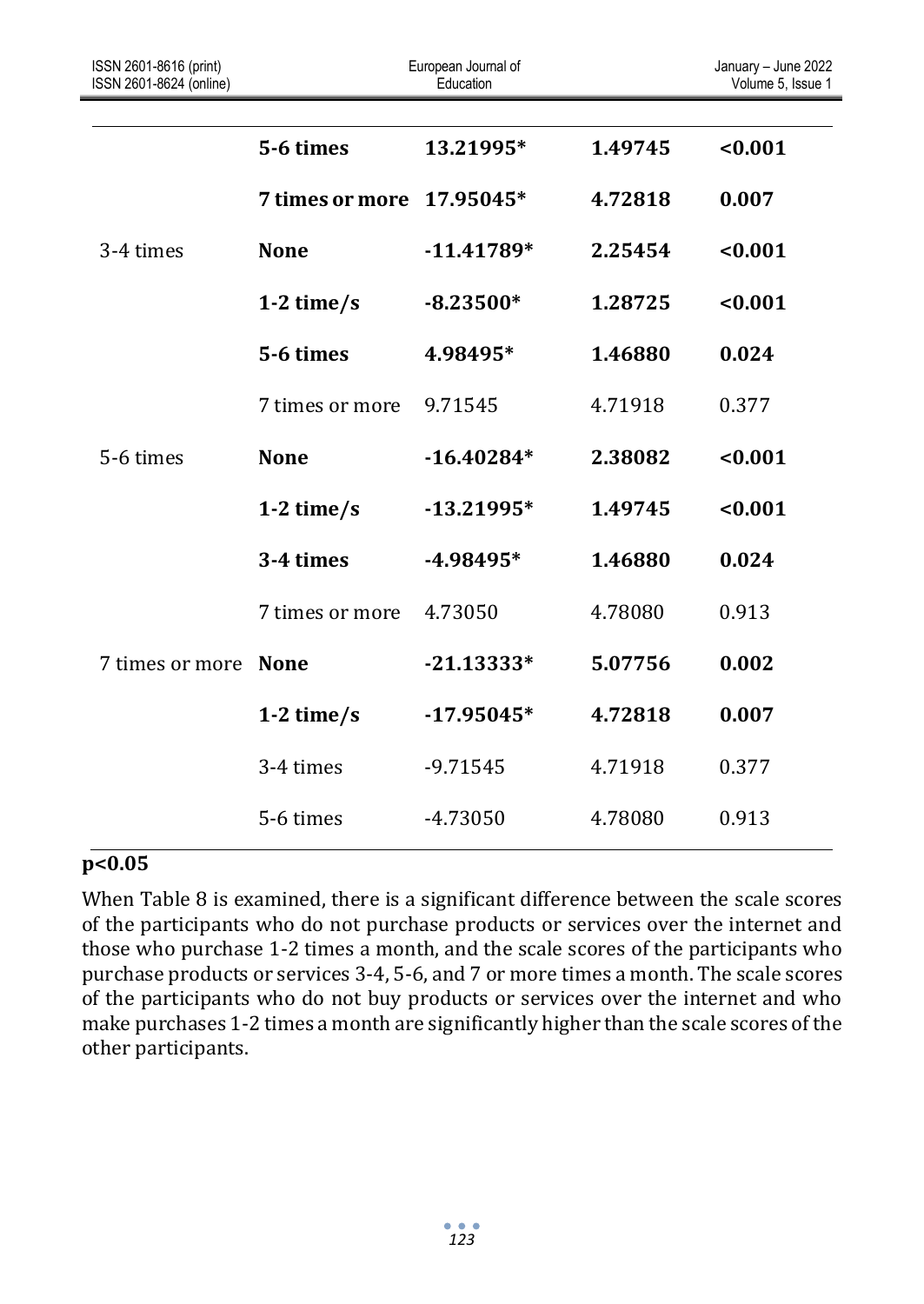| ISSN 2601-8616 (print)  | European Journal of | January - June 2022 |
|-------------------------|---------------------|---------------------|
| ISSN 2601-8624 (online) | Education           | Volume 5. Issue     |

Table 9: Statistical Analysis Results between Scale Scores and Level of Knowledge about Cyber Security

| Level of Knowledge about No Mean Std. Deviation F<br><b>Cyber Security</b> |      |                         |                 |        | p         |
|----------------------------------------------------------------------------|------|-------------------------|-----------------|--------|-----------|
| No knowledge                                                               | 5.   | 0                       | 100.000 7.96869 | 61.394 | 0.00<br>1 |
| Low                                                                        | 49.  | 99.4898 6.48435         |                 |        |           |
| Moderate                                                                   | 67   | 104.179 8.72114<br>1    |                 |        |           |
| High                                                                       | 68 - | 115.514 4.94294<br>7    |                 |        |           |
| Advanced                                                                   |      | 32 117.000 5.57066<br>0 |                 |        |           |

## **p < 0.05**

The relationship between the scale scores of the participants and level of knowledge about cyber security was examined with the ANOVA, and the results are given in Table 9. Accordingly, a significant difference was found between the level of knowledge about cyber security and their scale scores (p < 0.05). Findings of the Post Hoc Scheffe test are shown in Table 10.

Table 10: The Post Hoc Scheffe Test Results between Scale Scores of Participants and Level of Knowledge about Cyber Security

| Groups       | Groups          | Mean<br>Difference (I-J) | Std.<br>Deviation | Sig.    |
|--------------|-----------------|--------------------------|-------------------|---------|
| $\left($ I   | (J)             |                          |                   |         |
| No knowledge | Low             | 0.51020                  | 3.17694           | 1.000   |
|              | <b>Moderate</b> | $-4.17910*$              | 3.13718           | 0.017   |
|              | High            | $-15.51471*$             | 3.13557           | < 0.001 |
|              | <b>Advanced</b> | $-17.00000*$             | 3.25414           | < 0.001 |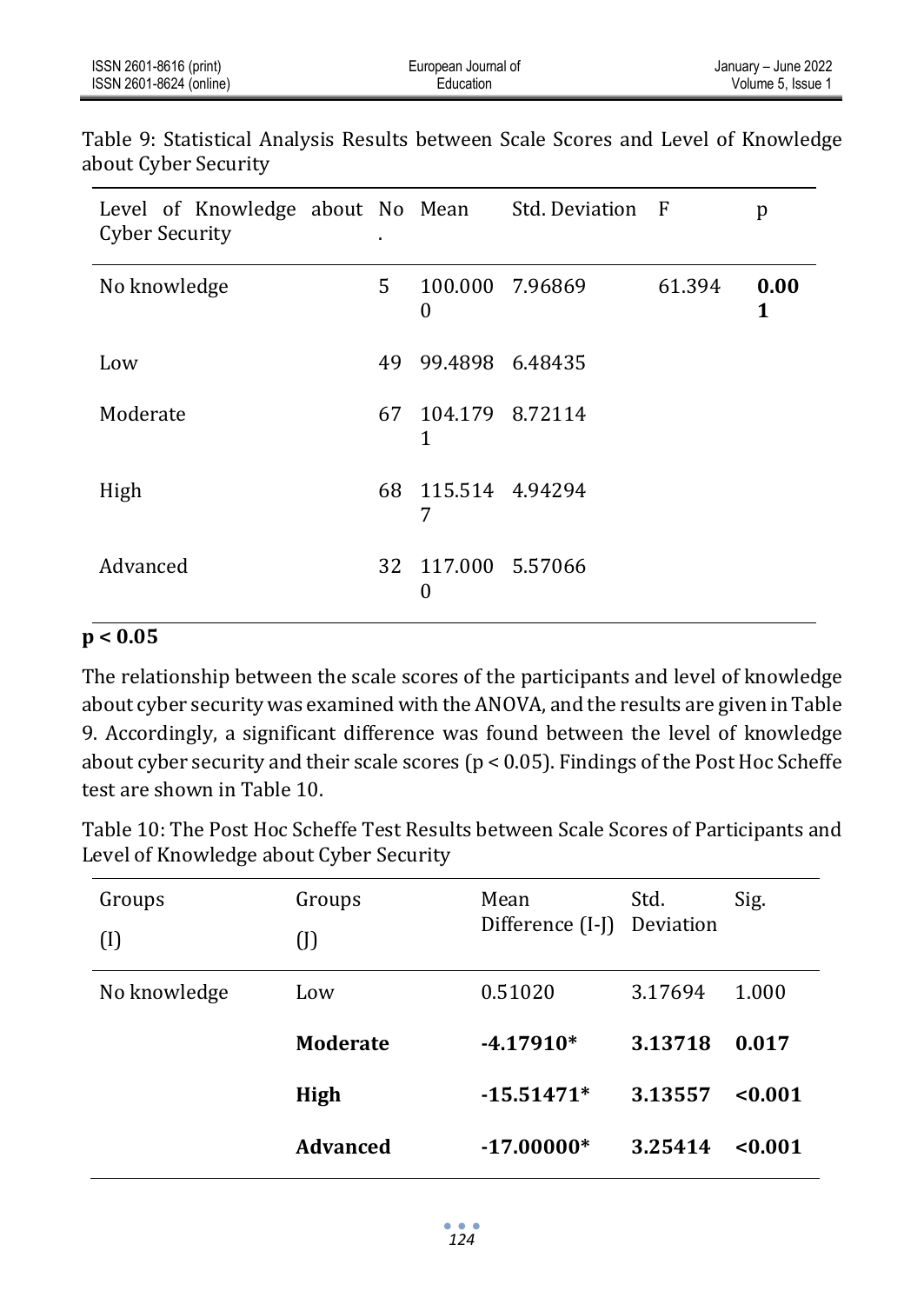| ISSN 2601-8616 (print)<br>ISSN 2601-8624 (online) |                 | European Journal of<br>Education |         | January - June 2022<br>Volume 5, Issue 1 |
|---------------------------------------------------|-----------------|----------------------------------|---------|------------------------------------------|
|                                                   |                 |                                  |         |                                          |
| Low                                               | No knowledge    | $-0.51020$                       | 3.17694 | 1.000                                    |
|                                                   | <b>Moderate</b> | $-4.68931*$                      | 1.27200 | 0.010                                    |
|                                                   | High            | $-16.02491*$                     | 1.26805 | < 0.001                                  |
|                                                   | <b>Advanced</b> | $-17.51020*$                     | 1.53803 | < 0.001                                  |
| Moderate                                          | No knowledge    | 4.17910*                         | 3.13718 | 0.017                                    |
|                                                   | Low             | 4.68931*                         | 1.27200 | 0.010                                    |
|                                                   | <b>High</b>     | $-11.33560*$                     | 1.16485 | < 0.001                                  |
|                                                   | <b>Advanced</b> | $-12.82090*$                     | 1.45412 | < 0.001                                  |
| High                                              | No knowledge    | 15.51471*                        | 3.13557 | < 0.001                                  |
|                                                   | Low             | 16.02491*                        | 1.26805 | < 0.001                                  |
|                                                   | <b>Moderate</b> | 11.33560*                        | 1.16485 | < 0.001                                  |
|                                                   | Advanced        | $-1.48529$                       | 1.45066 | 0.902                                    |
| Advanced                                          | No knowledge    | 12.00000*                        | 3.25414 | < 0.001                                  |
|                                                   | Low             | 17.51020*                        | 1.53803 | < 0.001                                  |
|                                                   | <b>Moderate</b> | 12.82090*                        | 1.45412 | < 0.001                                  |
|                                                   | <b>High</b>     | 1.48529                          | 1.45066 | 0.902                                    |

## **p<0.05**

There is a significant difference between the scale scores of the participants who state that they do not have knowledge about cyber security or have little knowledge, and the scale scores of those who state that they have moderate, high or advanced knowledge. The scale scores of the participants who have little or no knowledge about cyber security are significantly lower than those of the other participants. The scale scores of the participants who state that they have moderate knowledge about cyber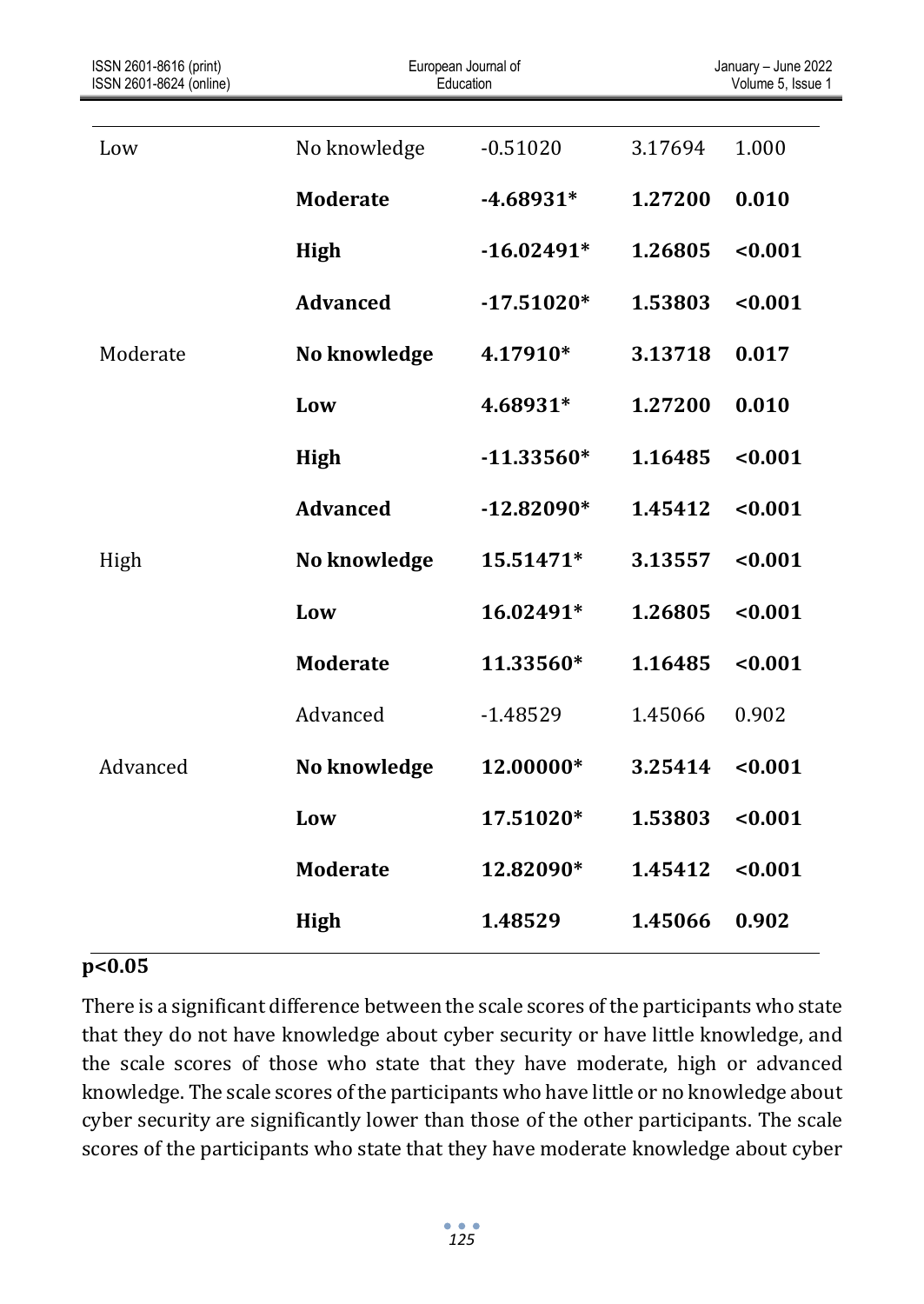security are significantly lower than the scale scores of the participants who state that they have high or advanced knowledge about cyber security.

## **Discussion and Conclusion**

Nowadays, the internet is a necessity that we benefit from in our daily lives in many areas such as accessing and sharing information, communication and shopping. In addition to the conveniences provided by the internet, people are faced with some cyber risks and threats over the internet.

In this study, the cyber security-related behaviors of the students of the faculty of sport sciences were examined in terms of gender, age, daily internet usage, frequency of monthly purchases of products or services over the internet, and how they define their level of knowledge about cyber security. According to the findings of the study, the students' behaviors related to cyber security differ according to gender, daily internet usage, monthly product or service purchase frequency, and knowledge level about cyber security. The age variable, on the other hand, does not affect cyber security behaviors.

According to the results obtained from the Personal Cyber Security Ensuring Scale, the total scores of the students of the faculty of sport sciences were found to be high (4.28 points out of 5). While the factor with the highest average was "Protection Payment Information" (mean score 4.42), the factor with the lowest average was "Take Precautions" (mean score 3.80). Therefore, it is possible to say that students exhibit behaviors related to cyber security in their daily lives. This finding is similar to some studies in the literature (Avcı and Oruç, 2020; Karacı, Akyüz and Bilgici, 2017; Yiğit and Seferoğlu, 2019). It is seen that the students consider especially important the categories "Protection Payment Information" and "Avoiding Unsafe". On the other hand, students pay the least attention to "Take Precautions". Thus, it is important to increase the participants' awareness about taking precautions.

Another result of this research is that students' cyber security behaviors differ depending on gender. Female students have more positive cyber security behavior than male students. In the literature, some studies found that cyber security behaviors do not differ in terms of gender (Karacı, Akyüz and Bilgici, 2017; Subramaniam, 2017; Yiğit and Seferoğlu, 2019; Yan et al., 2018), but in the studies conducted by Akgün and Topal (2015), Kınay (2012) and Topçu (2008), male students took more risks than female students in matters related to security. In addition, according to Tekerek and Tekerek (2013), female students were more aware of information security than male students. Likewise, in a study conducted by Mart (2012), women were aware of the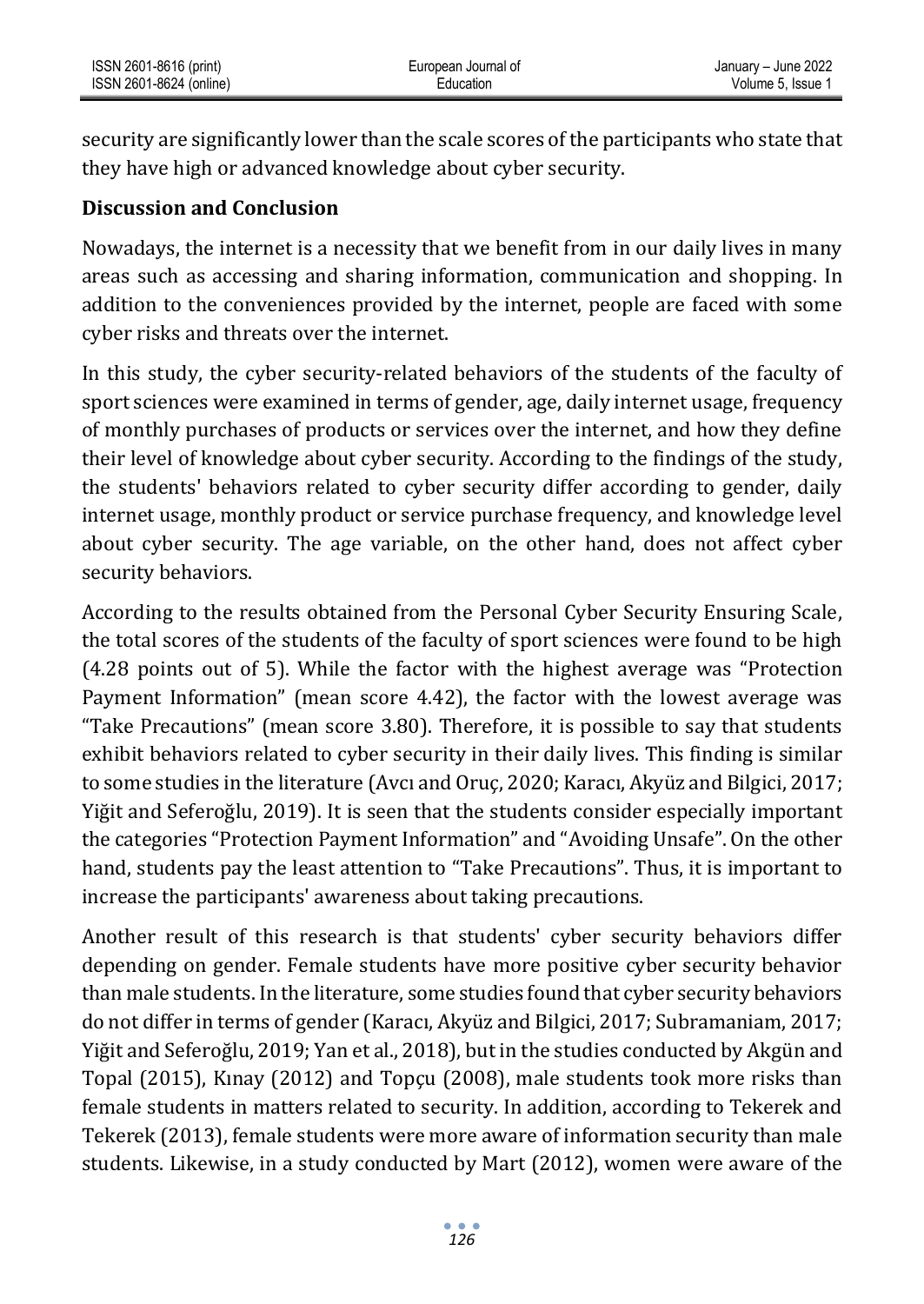dangers they may face compared to men in terms of information security. The differences between the results of the studies may be due to the fact that the studies were conducted on different groups. In addition, it would be useful to conduct qualitative research about the main factors behind these differences.

According to the results of this study, students' cyber security behaviors do not differ depending on age. The obtained finding is similar to the study conducted by Gökmen and Akgün (2015).

The study also investigated the effect of students' daily internet use on cyber security behaviors. According to the findings, students' cyber security behaviors differ depending on time spent online. According to this, the scale scores of the users whose daily internet use is less than 1 hour or 1-2 hours are significantly higher than the scale scores of the participants who use the internet for 3-4 hours or 5 hours or more. Based on this result, it can be said that students with low daily internet usage time have higher cyber security awareness. In a similar study conducted by Yiğit and Seferoğlu (2019), no significant difference was found between students' cyber security behaviors and the time spent on the internet. In another study, the awareness of the group that uses the internet more than the average and ethical awareness are negatively correlated (Akgün and Topal, 2012). These results may be due to the fact that the studies were conducted on different groups. In addition, for what purpose the participants use the internet and which websites they spend time on are also issues that need to be emphasized.

In this article, the frequency of monthly purchases of products or services over the internet, and the cyber security behaviors of the participants differed. The scale scores of the participants who do not buy products or services over the internet and those who make purchases 1-2 times a month are significantly higher than the scale scores of the other participants. This result is consistent with the findings of the analysis regarding the duration of internet use, which is another variable of the study. In addition, considering that the students of the faculty of sport sciences participating in the study are weak in the factors of "Take Precautions" and "Privacy Protection", compared to the other factors on the scale, the importance of the cyber security behaviors of the participants in online shopping emerges.

According to the findings of the study, the scale scores of the participants who stated that they have knowledge about cyber security is high. This shows that the participants' level of cyber security knowledge affects their awareness and is reflected in their behaviors. In the literature, the importance of raising awareness on an individual basis is mentioned, as well as the precautions that can be taken in terms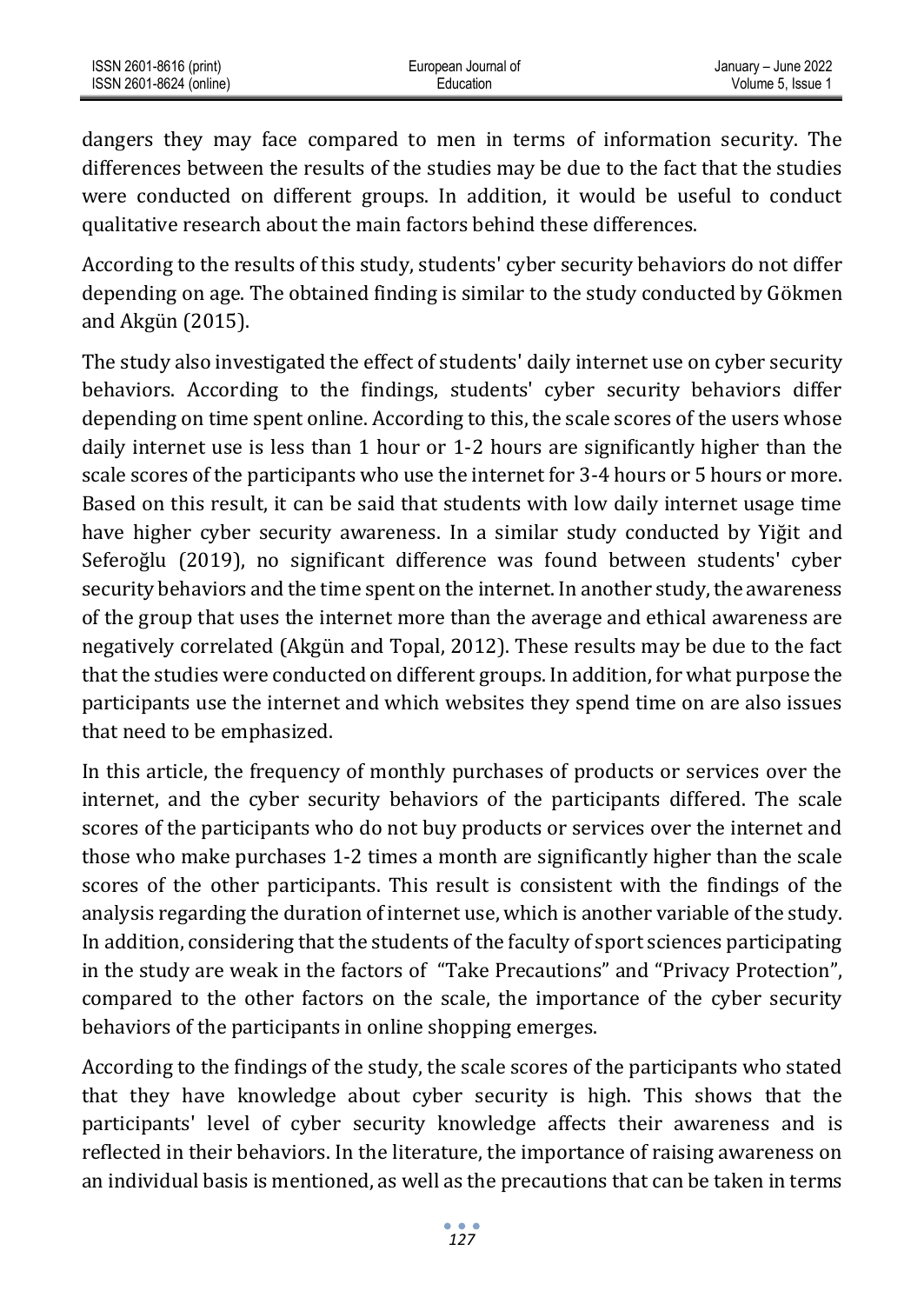| ISSN 2601-8616 (print)  | European Journal of | January – June 2022 |
|-------------------------|---------------------|---------------------|
| ISSN 2601-8624 (online) | Education           | Volume 5. Issue 1   |

of technology to ensure cyber security (Keser and Güldüren, 2015; Şahinaslan, Kandemir and Şahinaslan, 2009; Shaw, Chen, Harris and Huang, 2009). In addition, attention is drawn to the importance of the human factor in exposure to cyber attacks, and it is stated that human error is an important factor in the negative results of these attacks. (Anwar et al., 2017; Öğütçü, Testik and Chouseinoglou, 2016; Sasse, Brostoff and Weirich, 2001;Yan et al., 2018). For this reason, increasing the awareness of individuals about cyber security through training has an important role in reducing the effects of cyber risks.

According to the results of the study, it is possible to say that the students of the faculty of sport sciences have high cyber security awareness based on the scores they get from the scale. However, it is seen that they are weak in the dimensions of taking precautions and protecting personal privacy compared to other dimensions of the scale. In today's world, where rapid changes are experienced in technological developments, it is important to inform students about cyber security practices, what kind of precautions they should take in this regard and how they can follow the developments in this field to create cyber security awareness. For the students of the faculty of sport sciences, who will take part in different application areas of sports in the future, in order to have enough information about the risks they may encounter during their use of the internet and how they can manage these risks, training can be provided or courses related to cyber security can be placed in the curriculum.

Suggestions can be made for future studies in this area. It should be noted that this study is limited to 221 students and a data collection tool. It is possible to conduct more in-depth studies with larger samples. In addition, studies can be conducted to determine the needs and expectations of students regarding cyber security in the field of sports.

## **References**

- [1] Anwar, M., He W., Ash I., Yuan X., Li L. and Xu, L. (2017). Gender difference and employees' cybersecurity behaviors. Computers in Human Behavior, doi: 10.1016/j.chb.2016.12.040.
- [2] Akgün, Ö. E. and Topal, M. (2015). Information security awareness of the senior teacher students: Sakarya University sample. Sakarya University Journal of Education, 5 (2), 98anw121.
- [3] Aslay, F. (2017). Siber Attack Methods and Current Situation Analysis of Turkey's Ciber Safety. International Journal of Multidisciplinary Studies and Innovative Technologies, 1(1), 24-28.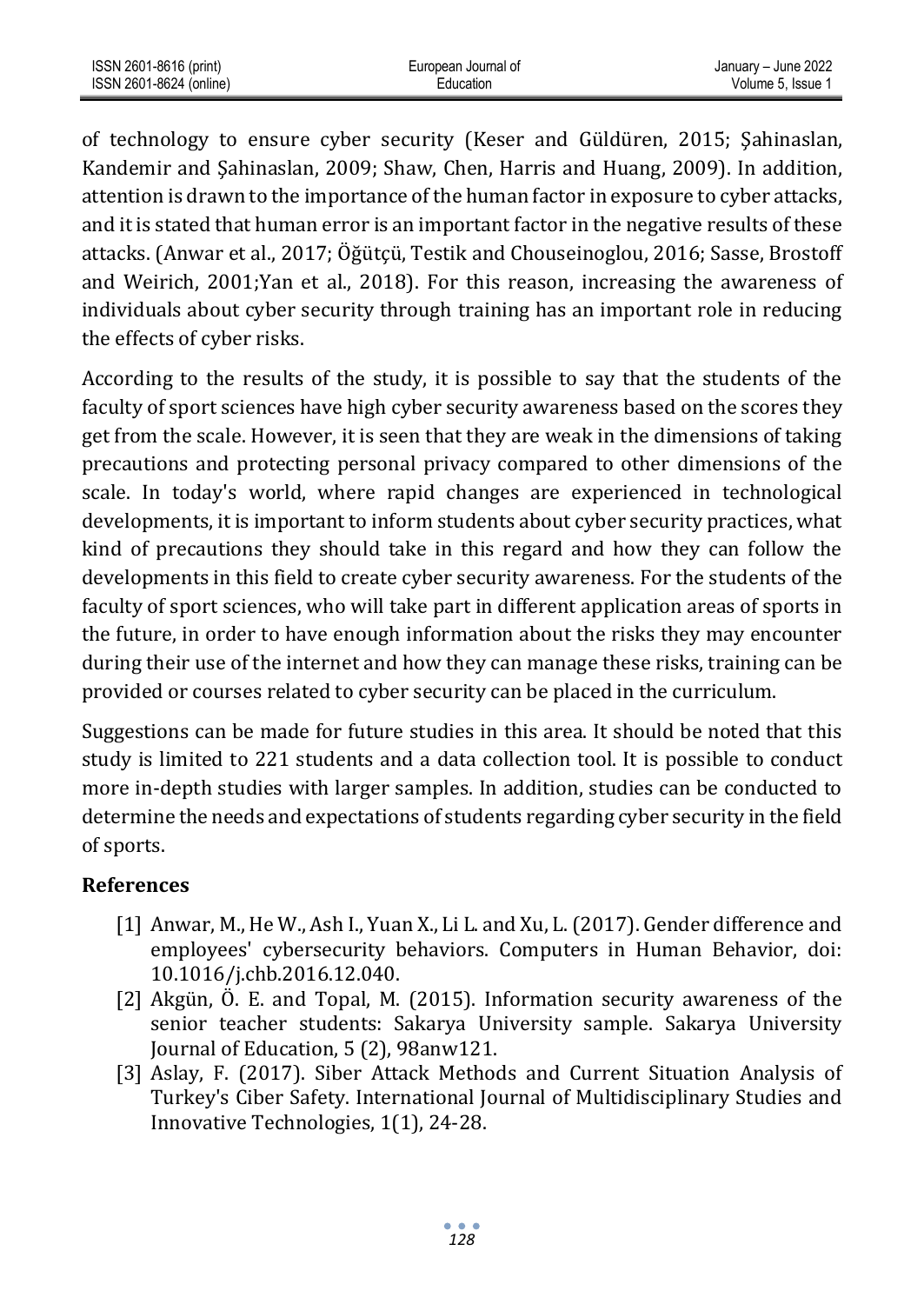| ISSN 2601-8616 (print)  | European Journal of | January - June 2022 |
|-------------------------|---------------------|---------------------|
| ISSN 2601-8624 (online) | Education           | Volume 5. Issue 1   |

- [4] Avcı, Ü. and Oruç, O. (2020). Investigation of the students' personal cyber security behaviour and information security awareness. Inonu University Journal of the Faculty of Education, 21 (1), 284-303.
- [5] Bayzan, Ş. (2013). İnternet Bağımlılığı: Sorunlar ve Çözümler (Editor: Melek Kalkan ve Canani Kaygusuz) içinde İnternetin Bilinçli ve Güvenli Kullanımı, 259-278, Anı Yayıncılık.
- [6] Büyüköztürk, Ş., Kılıç Çakmak, E., Akgün, Ö.E., Karadeniz, Ş. and Demirel, F. (2020). Eğitimde bilimsel araştırma yöntemleri, Pegem Akademi.
- [7] Demirel, M., Yörük, M. and Özkan, O. (2012). Safe internet for children: a study on safe internet service and parental views. Mehmet Akif Ersoy University Journal of Social Sciences Institute,4 (7), 54-68.
- [8] Erol, O., Şahin, Y. L. , Yılmaz, E. and Haseski, H. İ. (2015). Personal Cyber Security Provision Scale development study. International Journal of Human Sciences, 12 (2), 75-91.
- [9] Furnell, S. M., Jusoh A. and Katsabas D. (2005). The challenges of understanding and using security: A survey of end-users. Computers and Security, 25 (5), 27 – 35.
- [10] Gökmen, Ö. F. and Akgün, Ö. E. (2015). An Analysis of Computer Education and Instructional Technology Student Teachers' Knowledge of Information Security According to Several Variables. Çukurova University Faculty of Education Journal, 44 (1), 61-84.
- [11] Karacı, A., Akyüz, H. İ. and Bilgici, G. (2017). Investigation of cyber security behaviors of university students. Kastamonu Education Journal, 25 (6), 2079- 2094.
- [12] Karakaya, A. and Yetgin, M.A. (2020). A survey on personal cyber security: the case of Karabuk University. Kahramanmaraş Sütçü İmam Üniversitesi İktisadi ve İdari Bilimler Fakültesi Dergisi, 10 (2), 157 – 172.
- [13] Karaoğlan Yılmaz, G., Yılmaz, R. and Sezer, B. (2014). Secure information and communication technology usage behavior of university students and an overview to information security training. Bartın Üniversitesi Eğitim Fakültesi Dergisi, 3 (1), 176 - 199.
- [14] Kaşıkçı, D.N., Çağıltay, K., Karakuş, T., Kurşun, E. and Ogan, C. (2014). Internet habits and safe internet use of children in Turkey and Europe. Eğitim ve Bilim, 39 (171), 230-243.
- [15] Keser, H. and Güldüren, C. (2015). Development of information security awareness acale. Kastamonu Education Journal, 23(3), 1167-1184.
- [16] Kınay, H. (2012). An analysis of the relation between cyberbullying sensibility and risk behaviour, conservative behaviour, exposure to offence and risk perception and in relation to various variables of lycee students [Unpublished master's thesis
- [17] Lang M., Devitt J., Kelly S., Kinneen A., O'Malley J. and Prunty D. (2009). Social Networking and Personal Data Security: A Study of Attitudes and Public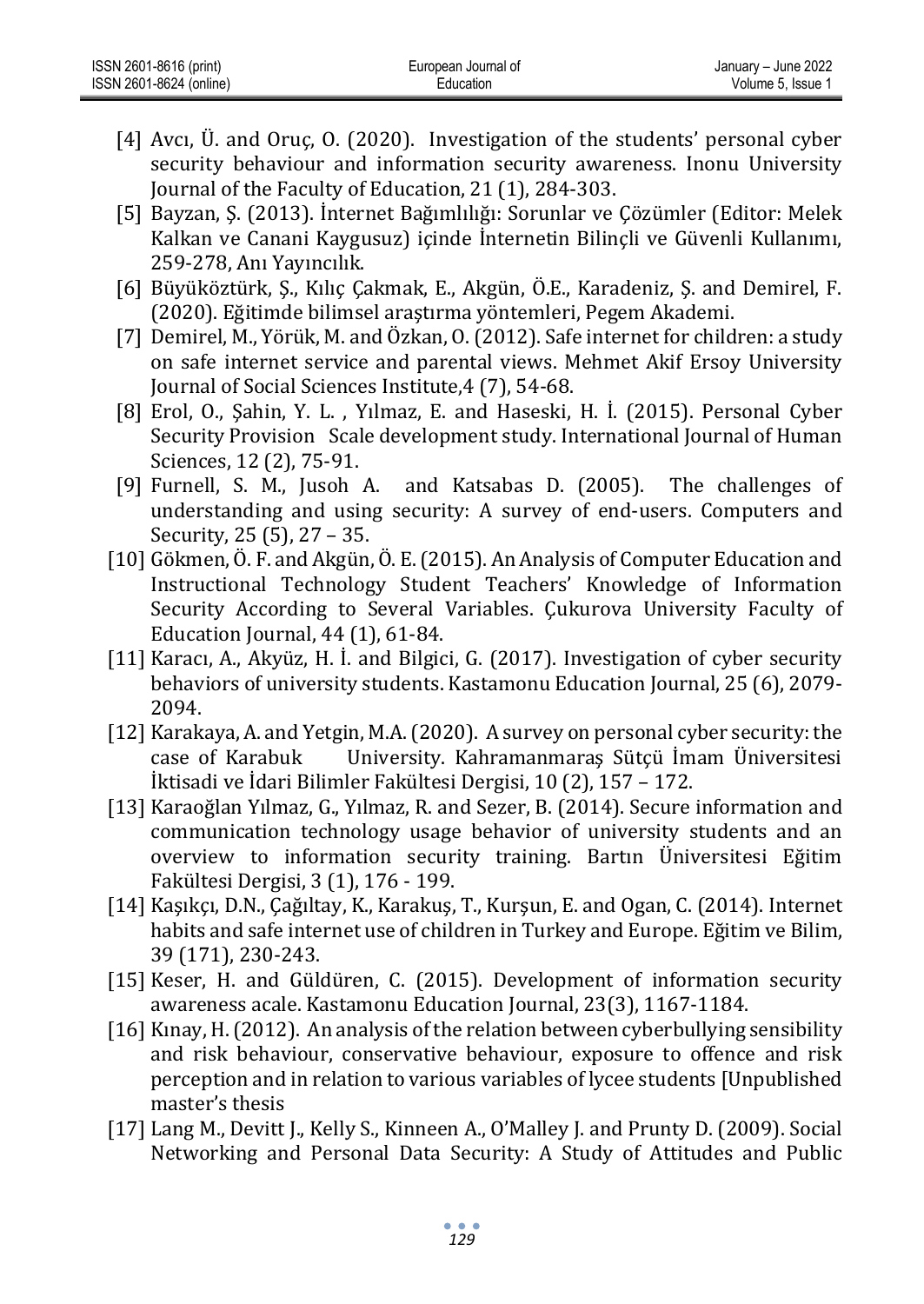| ISSN 2601-8616 (print)  | European Journal of | January - June 2022 |
|-------------------------|---------------------|---------------------|
| ISSN 2601-8624 (online) | Education           | Volume 5. Issue     |

Awareness in Ireland. IEEE, Conference Paper , Conference: International Conference on Management of e-Commerce and e-Government (ICMeCG).

- [18] Nagy J. and Pecho P. (2009). Social Network Security", Conference Paper Conference: The Third International Conference on Emerging Security Information. Systems and Technologies, SECURWARE 2009, 18-23 June 2009, Athens/Glyfada, Greece.
- [19] Mart, İ. (2012). Information security awareness in informatics culture [Unpublished master's thesis
- [20] National Cyber Security Center (2020). https://www.ncsc.gov.uk/files/Cyber-threat-to-sports-organisations.pdf
- [21] Öğütçü. G. (2010). E-dönüşüm dürecinde kişisel bilişim güvenliği davranışı ve farkındalığının analizi [Unpublished doctoral thesis
- [22] Öğütçü, G., Testik, Ö. M. and Chouseinoglou, O. (2016). Analysis of personal information security behavior and awareness. Computers and Security, 56, 83-93.
- [23] Sasse, M. A., Brostoff, S. and Weirich, D. (2001). Transforming the 'weakest link'-a human/computer interaction approach to usable and effective security. BT Technology Journal, 19, 122-131.
- [24] Shaw, R. S., Chen, C. C., Harris, A. L. and Huang, H. J. (2009). The impact of information richness on information security awareness training effectiveness. Computers and Education, 52(1), 92-100.
- [25] Subramaniam, S. R. (2017). Cyber security awareness among Malaysian preuniversity students. E-Proceeding of the 6th Global Summit on Education, 1- 14.
- [26] Şahinaslan, E., Kandemir, R. and Şahinaslan, Ö. (2009). Bilgi Güvenliği Farkındalık Eğitim Örneği, Akademik Bilişim'09 - XI. Akademik Bilişim Konferansı Bildirileri, 11-13 Şubat 2009 Harran University, Şanlıurfa.
- [27] Tekerek, M. and Tekerek, A. (2013). A research on students' information security awareness. Turkish Journal of Education, 2 (3), 61-70.
- [28] Topçu, Ç. (2008). The relationship of cyberbullying to empathy, gender, traditional bullying, internet use and adult monitoring [Unpublished master's thesis
- [29] TÜİK (2021). Hanehalkı Bilişim Teknolojileri (BT) Kullanım Araştırması, https://data.tuik.gov.tr/Bulten/Index?p=Hanehalki-Bilisim-Teknolojileri- (BT)-Kullanim-Arastirmasi-2021-37437
- [30] Yan, Z., Robertson, T., Yan, R., Park, S. Y., Bordoff, S., Chen, Q. and Sprissler, E. (2018). Finding the weakest links in the weakest link: How well do undergraduate students make cybersecurity judgment?. Computers in Human Behavior, 84, 375-382.
- [31] Yavanoğlu. U., Sağıroğlu. Ş. and Çolak.İ. (2012). Information Security Threats and Taking Privacy Precausions in Social Networks. Politeknik Dergisi, 15 (1). 15-27.